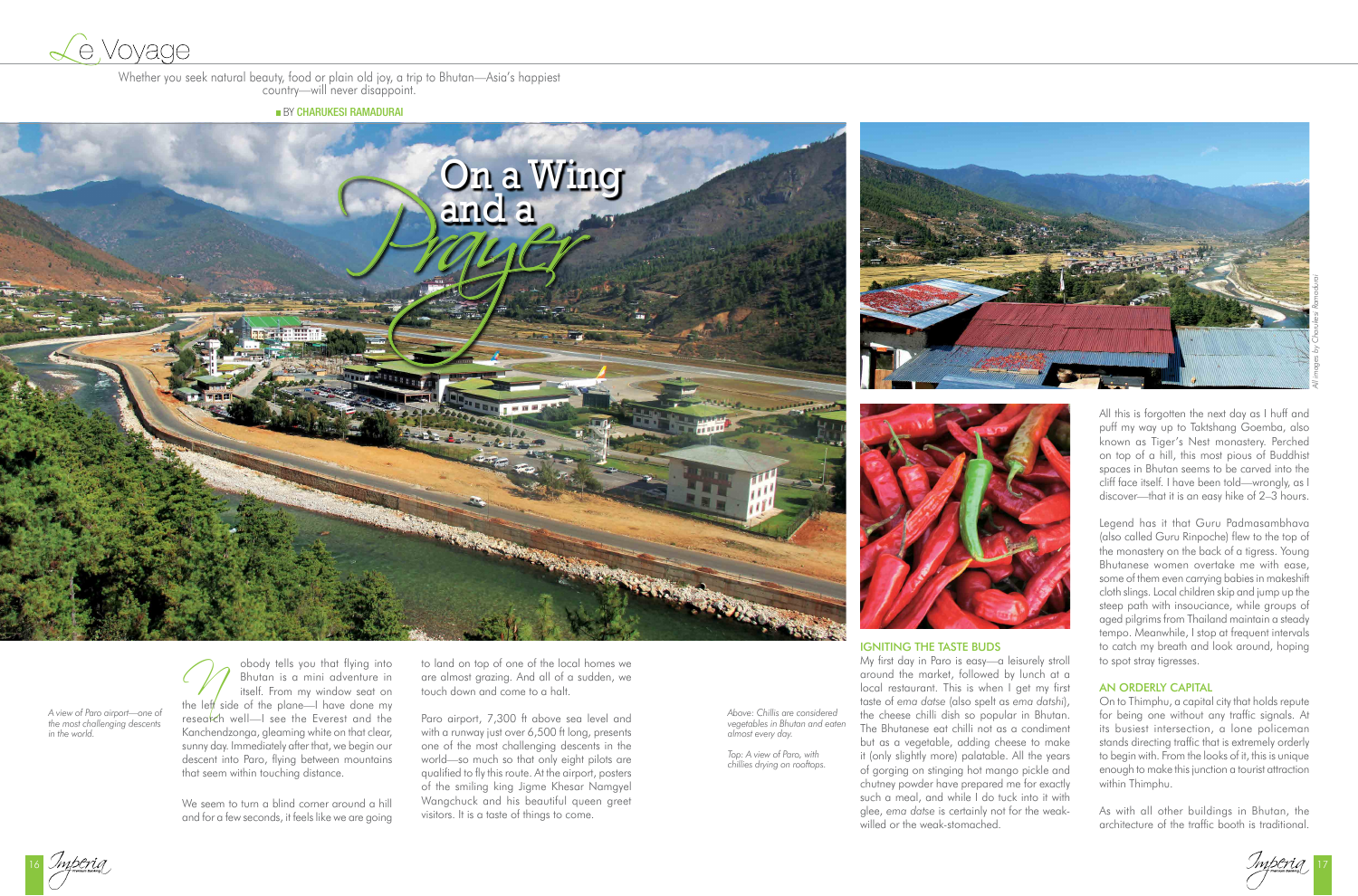

The interesting clash of the modern and the conservative is at play all over **THE COUNTRY.** 





*Above: Archery is Bhutan's national sport, and very popular among locals.*

*Top: A woman and child walk on the hanging bridge at Thimphu.*

There are no ugly high-rises, no blaring horns on the roads, no backpacking throngs which have conquered Nepal and South East Asia with ease. Bhutan chose to maintain an air of seclusion till almost a decade ago, thus managing to keep away unwelcome outside influences. Television and the Internet made an appearance only in 1999, and cellphones, in 2003. Most locals wear the traditional attire—knee- or ankle-length robes tied at the waist with a belt—of *gho* (for men) and *kira*  (for women). And it is not cricket or football, but archery competitions at the local stadium in Thimphu that draw in the cheering crowds and competitive teams.

### Because we're happy

Officially, Bhutan is now a democracy, but the royalty is still revered and loved universally (cue the smiling posters). Indeed, in 2008, democracy was thrust upon the local population by the fifth king, Bhutan's current monarch. Known so far for its unique Gross National Happiness metric, Bhutan now finds itself on the path to rapid social and economic development. The interesting clash of the modern and the conservative is at play all over the country.

I see, however, that despite the ubiquitous cellphone and the occasional young man sporting skinny jeans, religion and spirituality have a stronghold on the daily lives of the Bhutanese.

Punakha's most striking landmark, which graces a thousand postcards originating from the country, is the dzong, situated at the confluence of the Pho Chhu (father) and Mo Chhu (mother) rivers. Dzongs, literally meaning fortresses, serve as both administrative nodes and spiritual centres. The Punakha dzong, built in the early 17th century, is as impressive as the others I have seen in Paro and Thimphu, with its brightly painted gold, red and black motifs. It is quiet and peaceful inside the dzong at that time of the evening. Prayers are in progress inside the main hall, even as young monks scurry about purposefully on the vast courtyard.